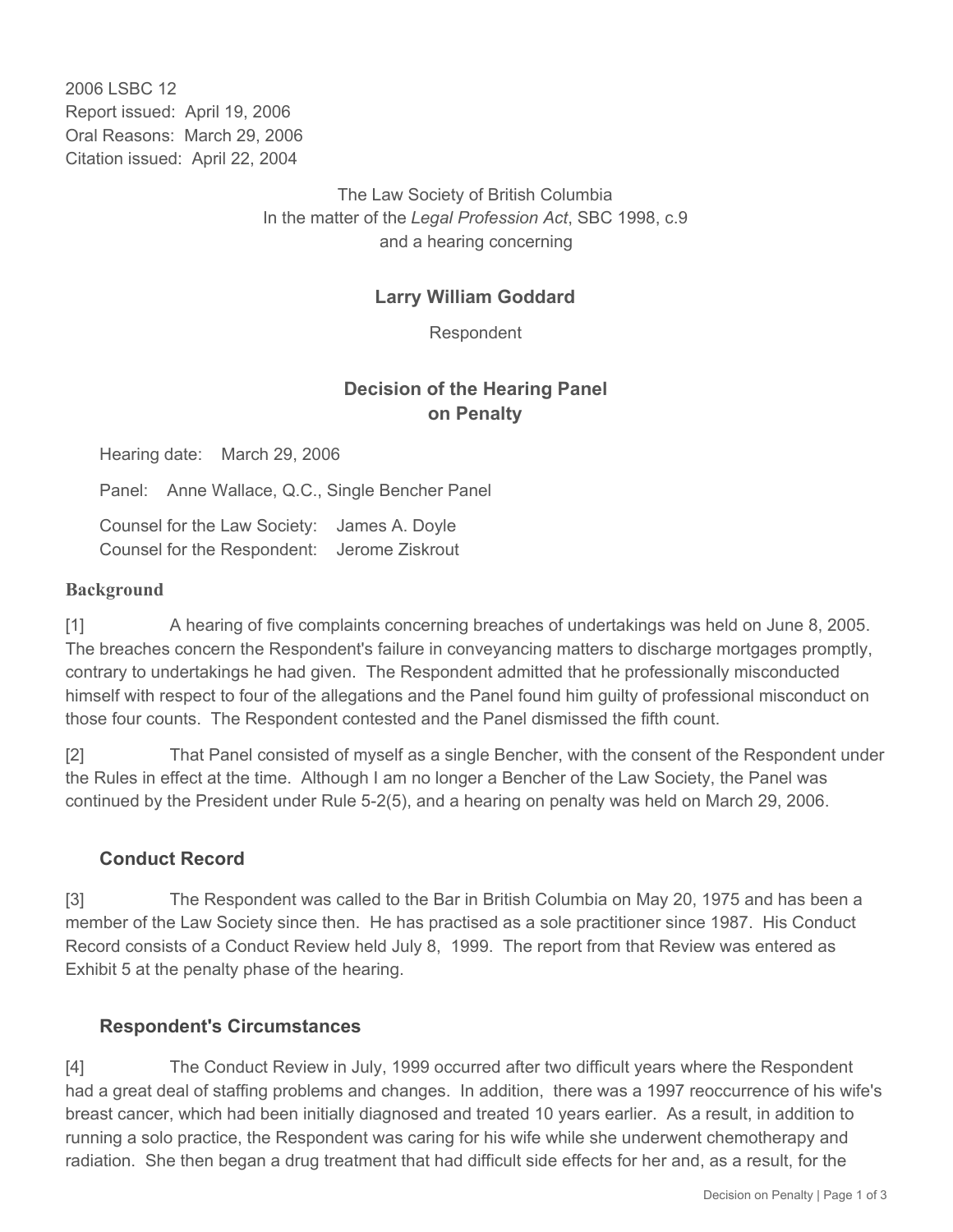family.

[5] In 2002, the Respondent was rear-ended in a car accident, which resulted in a soft tissue injury and left him with chronic pain. He testified that he kept working as best he could, although he was never without pain. Then later that year, his wife was found to have further cancer. It was at this point that the delays that led to most of these complaints arose. The Respondent has subsequently had to cope with his wife's further diagnoses of cancer in August, 2004 and again in October 2005.

[6] The Respondent testified before the Panel at the citation hearing. He was straightforward in his manner of testimony, which he obviously found very painful and emotional to relate to the Panel. The Panel finds he is an honest and trustworthy person. He is contrite and remorseful about his actions. For example he stated at page 45 of the transcript, at line 18:

" I really have been mortified because of my professional behaviour since I've been getting together the evidence for this hearing. . . there is clearly no excuse for what I did. And I'm terribly ashamed, embarrassed and humiliated by it all."

# Decision

[7] The first duty of the Law Society of BC is to protect the public interest in order to maintain public confidence in the legal profession. Part of the fulfillment of this duty is the disciplining of its members when they breach the responsibilities required of them.

[8] In fulfilling this duty, there is an obligation on the Society to consider the facts of each case individually. In doing so, there is a distinction to be made between the causes of professional misconduct. There are those lawyers who professionally misconduct themselves because they are careless by reason of incompetence, laziness or they are just cavalier about the requirements of practice. The other category of cases where misconduct occurs is when a lawyer becomes overwhelmed with personal circumstances beyond his or her control, which then leads to a breach of his or her professional responsibilities. As referred to in the decision on Facts and Verdict, the Panel accepts that the Respondent's actions were a result of stress as opposed to incompetence or laziness.

[9] Lawyers generally have a very high confidence in their ability to handle pressure. They must have this confidence because, as professionals, they are the ones to whom members of the general public turn for help in stressful situations. It seems that the longer a lawyer practises, the more likely it is that he or she will be unable to accept that they need assistance to handle the share of trauma that happens in their own lives. Such was the case with this Respondent. When looking back in retrospect at his situation of July, 1999 the Respondent testified page 43:

" I was just so beleaguered. I think I didn't have the insight to realize I was under stress and distraction. I also think at the time I was in some sort of state of denial."

[10] Balanced against the need to consider the Respondent's personal circumstances is, as stated, the need to show the public that there are consequences when a lawyer breaches his or her responsibility.

[11] The Law Society of BC has recently taken a much sterner approach to breaches of undertaking due to the catastrophic results of the actions of one member who defrauded clients of millions of dollars using undertakings as a tool for his dishonesty. It must be clear to the Law Society's members that if they breach their undertakings, there will be serious consequences. Short of disbarment, the most serious penalty that can be imposed is a suspension from practice. The Panel recognizes that the consequences of